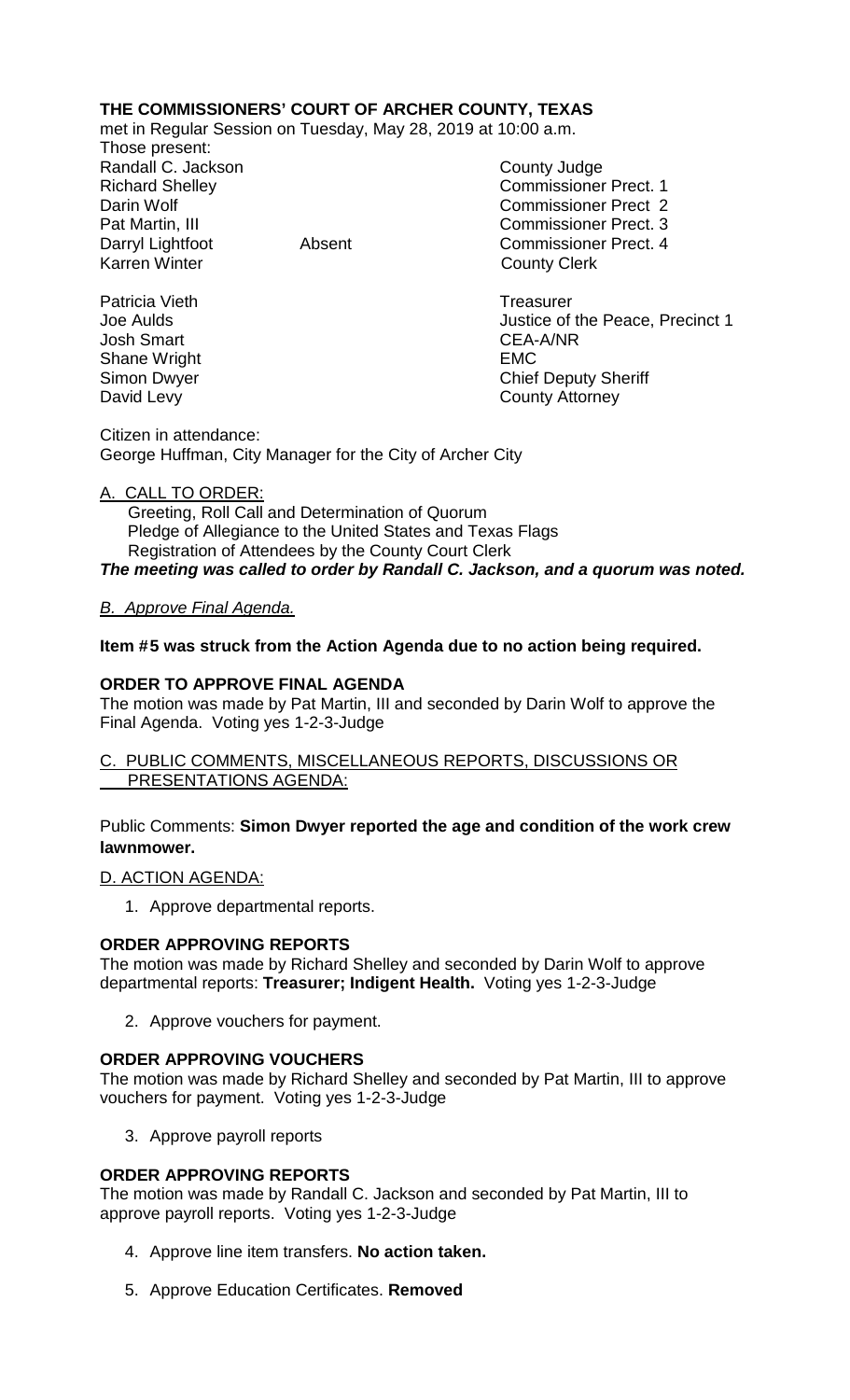6. Approve Publisher's Certificates.

## **ORDER APPROVING CERTIFICATES**

The motion was made by Pat Martin, III and seconded by Richard Shelley to approve Publisher's Certificates. Voting yes 1-2-3-Judge

7. Open bids for sale of 1983 Belshe trailer.

Open Bids Greg Vieth \$526.00<br>Simon Dwyer \$300.00 Simon Dwyer Randell McAnally \$400.00

8. Consider and/or approve bid for 1983 Belshe trailer.

## **ORDER ACCEPTING BID**

The motion was made by Pat Martin, III and seconded by Darin Wolf to accept the bid of Greg Vieth in the amount of \$526.00 for 1983 Belshe trailer vin #12431L. Voting yes 1- 2-3-Judge

9. Open bids for sale of 40 barrel/1600-gallon tank (off of tank truck).

## Open Bids

Mike Goldsby \$101.00

10.Consider and/or approve bid for sale of 40-barrel tank.

## **ORDER ACCEPTING BID**

The motion was made by Pat Martin, III and seconded by Richard Shelley to accept the bid of Mike Goldsby in the amount of \$101.00 for 40-barrel tank. Voting yes1-2-3-Judge

11.Consider and/or approve Bid for 1991 Chevrolet PU & 2003 Ford PU from Precinct 3. (July 27, 2015 Agenda – offered for sale by Sealed Bids – No Bids were received.)

# **ORDER ACCEPTING BID**

The motion was made by Pat Martin, III and seconded by Richard Shelley to accept the bid of Randall Williams in the amount of \$1,000.00 for 1991 Chevrolet % ton pickup 1GCFC24K7ME146302 and 2003 Ford ½ ton pickup 1FTRX18L33NB12354. Voting yes 1-2-3-Judge

12.Consider and/or approve Software Contracts for JP 1 & JP 3.

### **ORDER TO APPROVE SOFTWARE**

The motion was made by Richard Shelley and seconded by Darin Wolf to approve software for Justice of the Peace, Precinct 1 and Justice of the Peace, Precinct 3 with Local Government Solutions. Voting yes 1-2-3-Judge

- 13.Discuss and/or take action on Precinct 2 road repair funding. **No action taken.**
- 14.Discuss and/or take action on Extension Agents travel expenses for FY 2019. **Joshua Smart discussed the travel budgets for both of the County Agents. He advised of the different travel programs that are scheduled. Smart asked for an additional \$1,500.00 to get through the end of the year. Paul O. Wylie, Jr. recommended watching the budget through the year and doing line item transfers when needed. No action taken.**
- 15.Consider and/or approve Resolution Authorizing the Appointment and/or Reappointment of Individuals to the Board of Directors of the Nortex Housing Finance Corporation. **Paul O. Wylie, Jr. discussed the Nortex Housing Finance Corporation. Wylie advised the Court of current programs and the**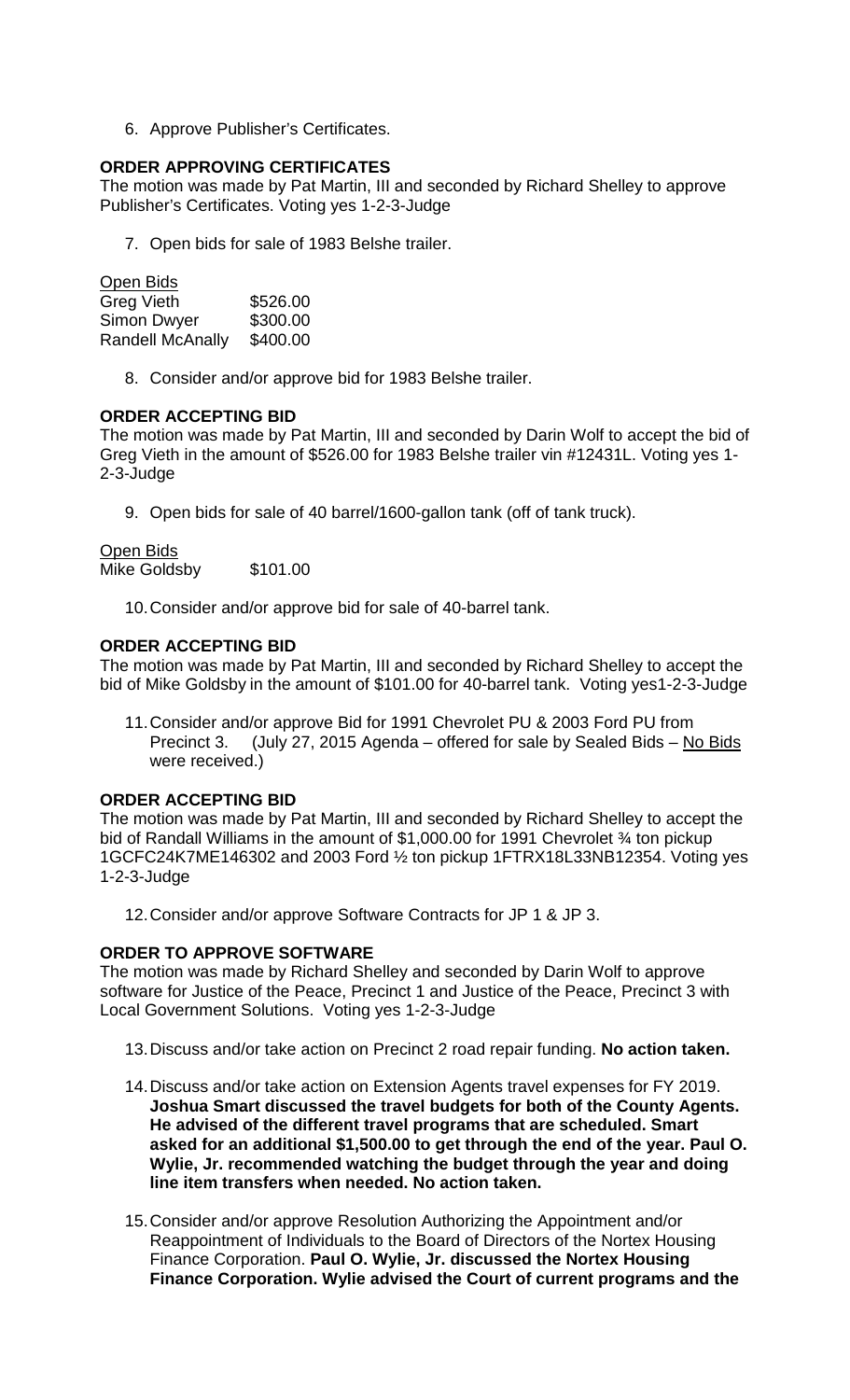### **purchase of an apartment complex. He discussed the members that are on the board currently.**

# **ORDER TO APPROVE RESOLUTION**

The motion was made by Pat Martin, III and seconded by Darin Wolf to approve resolution authorizing the appointment of Greg Ross to the Board of Directors of the Nortex Housing Finance Corporation. Voting yes 1-2-3-Judge

16.Consider and/or approve Interlocal Agreement between Archer County and the City of Archer City in regards to properties held in trust. **George Huffman explained the agreement. David Levy reported to the Court that he had reviewed the agreement.**

# **ORDER APPROVING AGREEMENT**

The motion was made by Richard Shelley and seconded by Pat Martin, III to approve Interlocal Agreement between Archer County and the City of Archer City regarding properties held in trust. The County and City agree that should any resale of trust property in an amount equal to or exceeding \$2,500.00, the amount of \$2,500.00 would be distributed in the manner instructed in Section 34.02 of the Texas Property Tax Code. Voting yes 1-2-3-Judge

17.Discuss and/or take action on *Door Closer* for County Attorney's office.

# **ORDER TO PURCHASE CLOSER**

The motion was made by Darin Wolf and seconded by Richard Shelley to approve the purchase of a door closer for the County Attorney's office. Voting yes 1-2-3-Judge

18.Discuss and/or take action on a one-year contract with SPCAA. **Randall C. Jackson discussed current lease with SPCAA at \$200.00 a month.**

# **ORDER APPROVING CONTRACT**

The motion was made by Pat Martin, III and seconded by Darin Wolf to approve change from a three year to a one-year contract with Southern Plains Community Action Association (SPCAA). Voting yes 1-2-3-Judge

19.Discuss and/or take action on Rent/Lease that is paid and/or received by Archer County.

# **ORDER TO ACCEPT OR RECEIVE MONEY**

The motion was made by Darin Wolf and seconded by Richard Shelley to accept designation of money accepted and designation of money paid by or from Archer County for rent. Voting yes 1-2-3-Judge

# **Rent Disbursed:**

| Justice of the Peace, Precinct 3 Office rent paid to City of Megargel \$250.00 monthly |                  |
|----------------------------------------------------------------------------------------|------------------|
| Justice of the Peace, Precinct 4 Office rent paid to City of Scotland \$250.00 monthly |                  |
| Holliday Repeater rent to Kelly Propane                                                | \$100.00 monthly |
| Windthorst Repeater rent to Comcell in Windthorst                                      | \$100.00 monthly |
| Chalk Hill Repeater rent to Haigood & Campbell                                         | \$756.00 monthly |
|                                                                                        |                  |

### **Rent Received:**

| Archer County Appraisal District office space rent | \$750.00 monthly |
|----------------------------------------------------|------------------|
| WIC rent                                           | \$200.00 monthly |

20.Consider an/or take action on appointing 2 Proxies to represent Archer County for Nortex Regional Planning Committee.

# **ORDER TO APPROVE APPOINTING PROXIES**

The motion was made by Randall C. Jackson and seconded by Pat Martin, III to approve appointing Richard Shelley and Darryl Lightfoot as proxies to represent Archer County for Nortex Regional Planning Committee. Voting yes 1-2-3-Judge